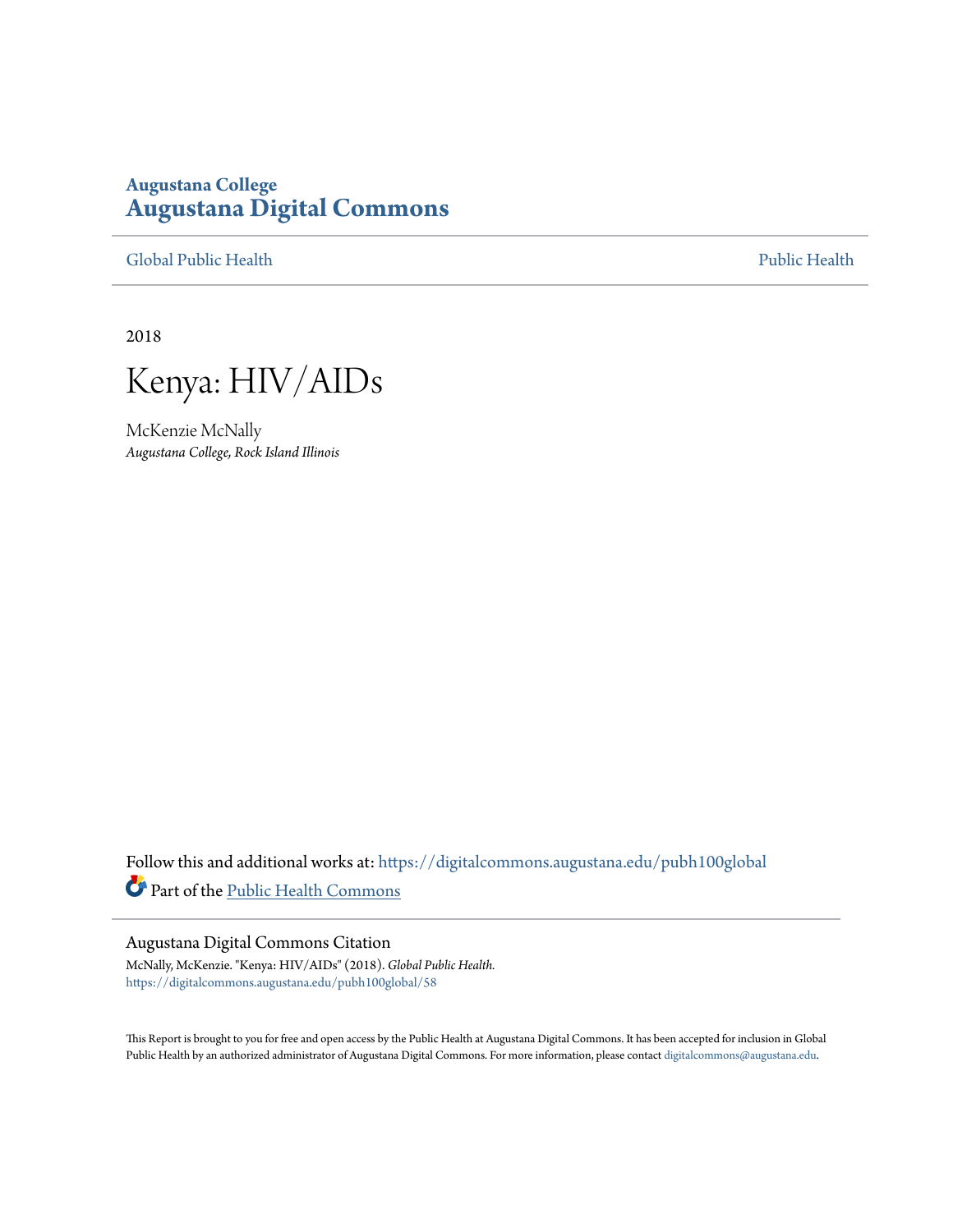# HIV/AIDs in Kenya

### **Background:**

Kenya is a coast country in East Africa. The biggest public health problem in Kenya is HIV/AIDs, it is also the number one cause of death (Centers For Disease Control, 2016). The population of Kenya is around 50 million people, with no one race/ethnicity in the majority, instead it is mostly made up of a collection of indigenous peoples, some



Europeans, and people from the bordering countries, Somalia, Ethiopia, South Sudan, Uganda, and Tanzania (Okoth,Ndaloh, 2006). Uganda, Tanzania, and Kenya are all allies for the bettering of each individual country and bettering each other. Somalia, however, has had tensions with Kenya in the past (Okoth,Ndaloh, 2006). Kenya is a democratic republic where the government, senate, and National Assembly, all hold legislative power. They hold open elections for the presidency with ballots. An important thing to note is the in the Kenyan Constitution it states that there cannot be more than two thirds of the elected officials can be of the same gender, promoting a strive for gender equality (Novak, 2018). However, Kenya's government is seen as corrupt, with the judicial, executive, and legislative branches have secret under the table ties. Rather than doing what is good for the people, they are making deals with themselves to better government officials lives rather than the lives of the people. The private health care system is the most trusted by locals, with even people at and below the poverty line using it. Despite this, the life expectancy for a person in

Kenya is only 55, what plays into this low number is the economy (Okoth,Ndaloh, 2006). Despite the strides towards gender equality, homosexual acts are illegal, which makes it harder for LGBTQ members to seek help if they contract it.

# **Issue:**

HIV/AIDS, although seeing a decline in recent years, is still the leading cause of population death (Centers For Disease Control, 2016). Although there are outside resources being used, and the numbers of affected people have decreased, this is still a major issue. In Kenya, the general population is at a greater risk of HIV/AIDs due to amounts of the population affected, however, the most at risk are men who have sex with



men, men who have sex with women, female sex workers, and drug users (Atieno, 2017). People are usually not using condoms when they engage in sexual acts, increasing their chances of contracting HIV/AIDs (Appiah, Tenkorang, Maticka-Tyndale, Appiah, Tenkorang, 2017). In 2016 15.56% of the deaths were due to HIV/AIDs. According to the CDC, in people aged from 15-49, 5.9% of that population has HIV/AIDs (Centers For Disease Control, 2016).

# **Treatments in Place:**

Treatment is available, there are many organizations that other help to those affected by HIV/AIDs. The CDC has programs to help